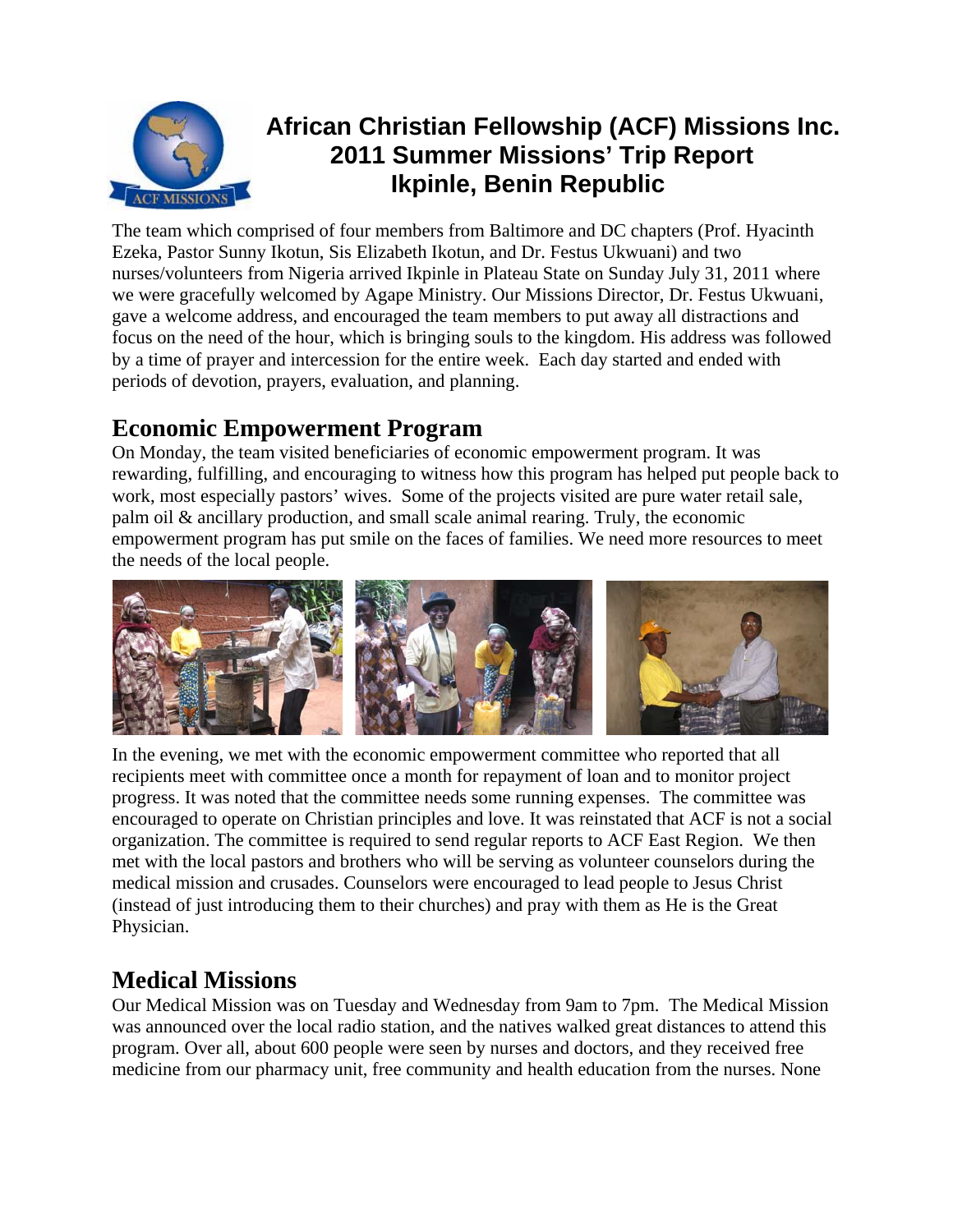of the people who came to seek for medical treatment was turned back despite the crowd and limited space.



The people of Ikpinle were calm and patient throughout this medical outreach. One event that blew our minds was seeing a man who came in blind with a guide, but he left seeing with the glasses that we gave him without the need of a guide. Many people gave their lives to Christ during the outreach.

## **Pastoral and Leadership Training**



The Pastors and Pastors' Wives meetings were held on Thursday and Friday from morning till evening, followed by open air crusades. At these meetings, team members gave discipleship, leadership, spiritual warfare, and marriage/family life trainings.

Each training session was followed by questions and answers. The fact is that most of the local ministers need more spiritual and life education to be effective in the ministry. They are also very willing to commit to the training provided the resource is made available to them. All the pastors and their wives were fed on both days. We heard the ministers say "Come over to Ikpinle and help us" and we promised to come back and help them. The harvest truly is plentiful but the laborers are few. Is the Lord speaking to you about going to missions and helping in any way?

#### **Open Air Crusade**

The local missionaries and ministers labored relentlessly both physically and spiritually to make Thursday and Friday nights' open air crusades a success. Both crusades were well attended. The film shown on both nights demonstrated the power of our Lord and Savior Jesus Christ to deliver from all bondages, and to give eternal life. Many of the local people identified with the message of the film, which made them stay to the end of the crusade irrespective of a torrential rainfall on Friday night. Many people came for altar call to give their lives to Christ amidst the torrential rainfall. Watch out for the video recording of people coming to the altar covering their heads with chairs!!! That night, we returned to our local accommodation soaked, walking, leaping, and praising God.